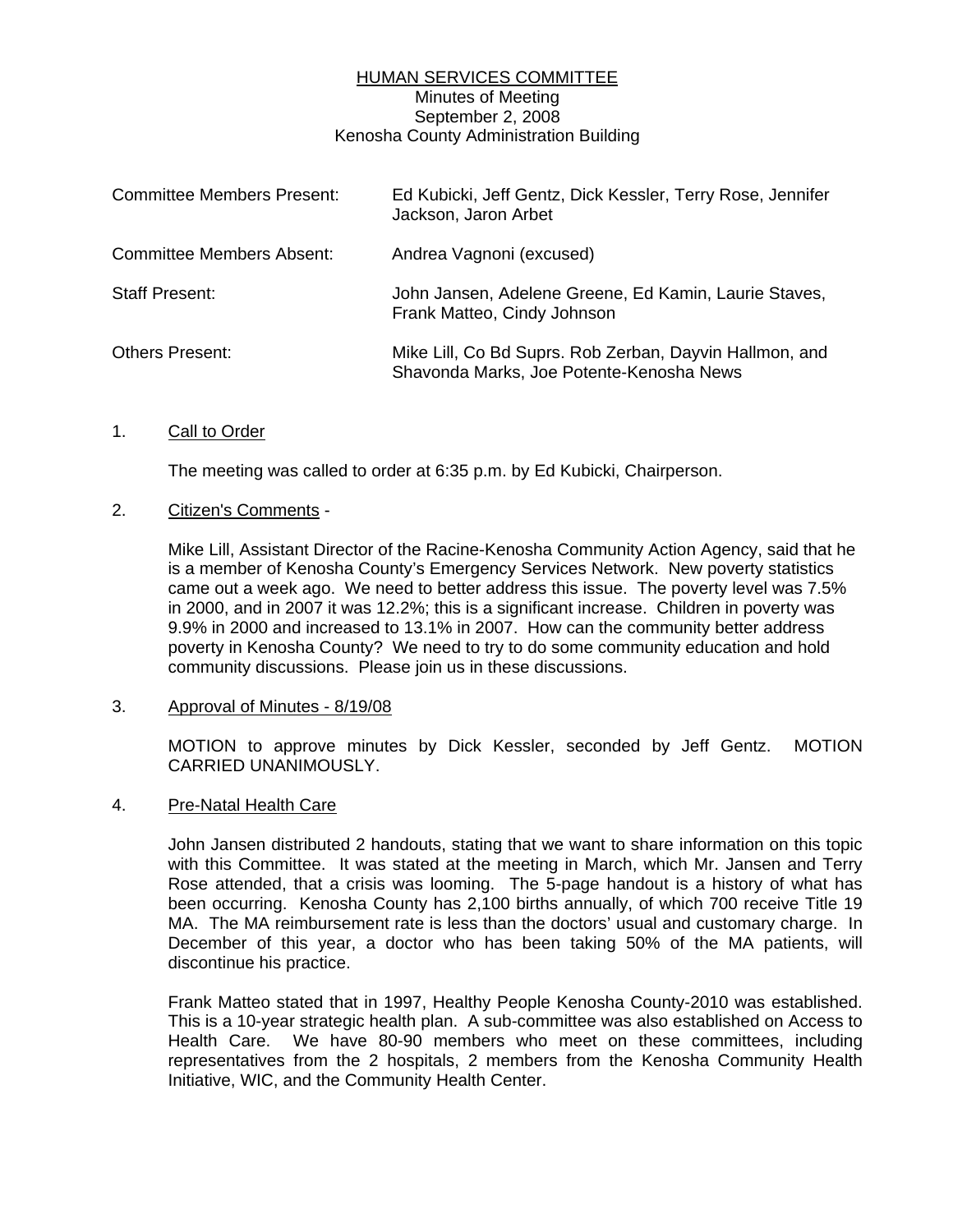Mr. Jansen said that 2 HMO representatives will be talking about enrollment issues at a meeting tomorrow at the Job Center. We brought this issue to the attention of Karen Timberlake on Capital Day on 6/12/08.

 Jeff Gentz asked how low the MA reimbursement rate was. Ed Kamin responded that all HMO's negotiate rates for all health plans, including the County plan. Mr. Jansen said that these are contracts the State has with the HMO's. The State has the authority to bring people to the table. We know what the problems are but the State needs to be sitting down with the HMO's and with the hospitals. Mr. Gentz asked if we could set up a meeting. Mr. Jansen replied that in March, the State said they would be doing this. We can call Karen Timberlake at the State to see if we can facilitate this in any way. The State is looking at pulling a meeting together on Friday, but we don't know the purpose of this. We will follow up on that and let you know.

 Terry Rose said that he was surprised that the State hasn't set anything up yet, especially after they said at the March meeting they would. This is a hot topic. Aurora said this is a problem they want to address. Kenosha Hospital wants to question the problem and didn't know whose responsibility it was. They seem to be looking at someone to be pulling a meeting together. We should organize this meeting to include the 2 hospitals, this Committee, State people, Jack Waters, Health Division people, and HMO representatives. Care is being delivered very late and this is where the health care problems multiply.

 Ed Kubicki said he would talk to Mr. Jansen about setting up a meeting convenient for all parties.

 Jennifer Jackson said that at the August meeting, stumbling blocks were discussed. They can't get on an HMO, they can't get to and from appointments, doctors are leary about taking Title 19 patients, etc. Can we do something now in the short-term? Adelene Greene replied that anybody on Title 19 has access to free transportation so that should not be an issue. We have 8 vendors for them to choose from.

 Cindy Johnson said we are starting to recognize some of the problems. A woman finds out she is pregnant. She comes to the Health Division for the pregnancy test, so she has proof of pregnancy. She then goes to the Division of Workforce Development and completes the application for assistance. It may take 2-4 weeks to get the MA card. Doctors want them to have a card before they will set the appointment, which could be another 2-4 weeks. She needs to choose an HMO (we have 6 of them). Every HMO has different doctors (not all are taking MA clients), and depending on which HMO has her primary doctor, she will go through a list of OB names (there are 30 OB doctors in town). This list is updated annually. One doctor in town is taking more of their fair share of these clients and this doctor is leaving Kenosha and will no longer practice in OB. Delivering 300 babies a year is a lot.

 Mr Kamin said that if we can find a way to get them enrolled in an HMO quicker, they would be able to see a doctor faster.

 Mr. Rose stated that most doctors are employed by Kenosha Hospital or Aurora. Very few are self employed. We need to sit down with these two decision makers.

 Mr. Gentz said that we need to make this process simpler. They shouldn't have to wait 3 months into their pregnancy to see a doctor.

 Ms. Johnson said that we had 600 referrals from WIC since January 1st. Only 100 of them have entered our program. We will have better data at the end of the year.